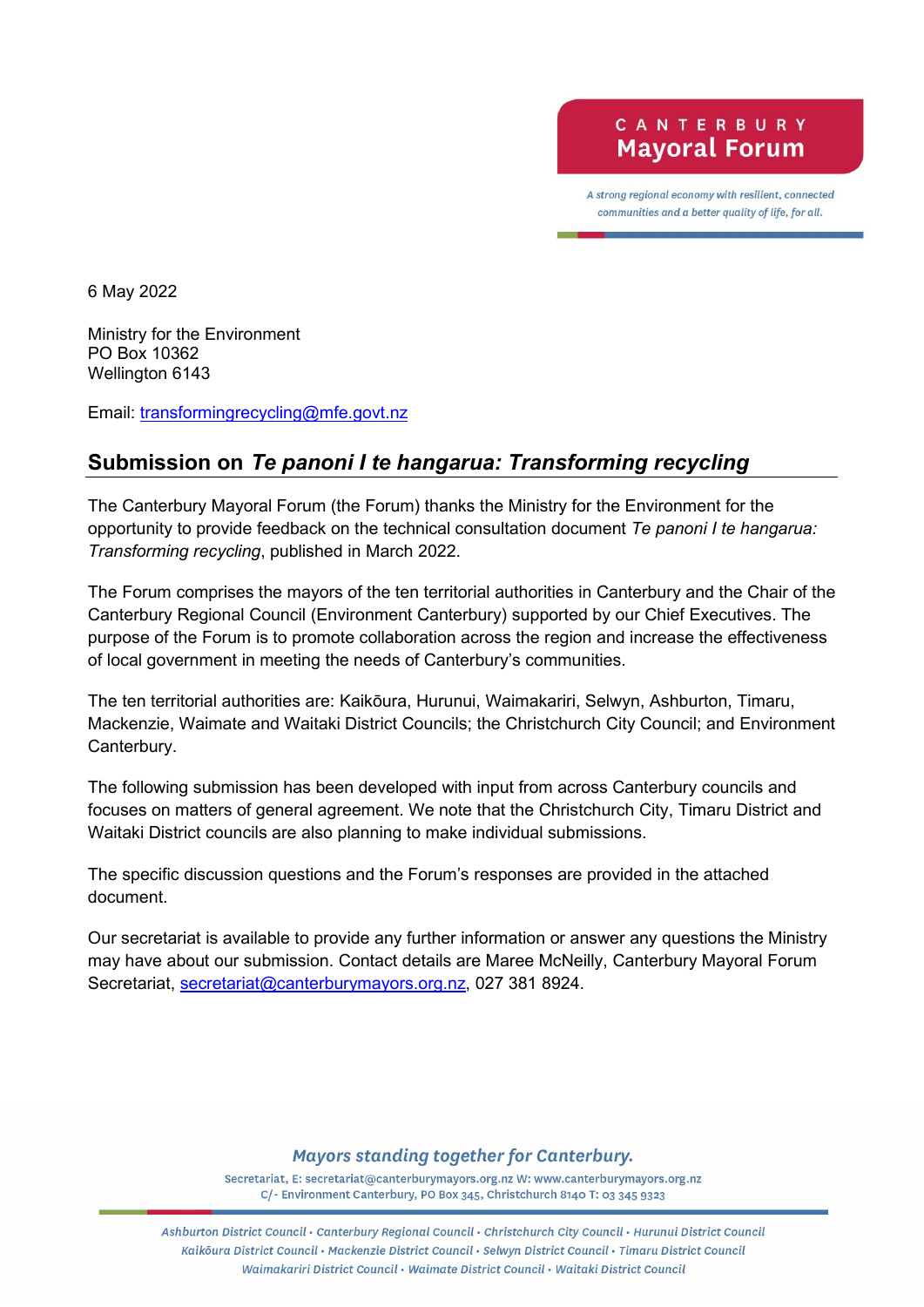Ngā mihi

hu  $\overline{\phantom{a}}$ 

Nigel Bowen Mayor, Timaru District Council Deputy Chair, Canterbury Mayoral Forum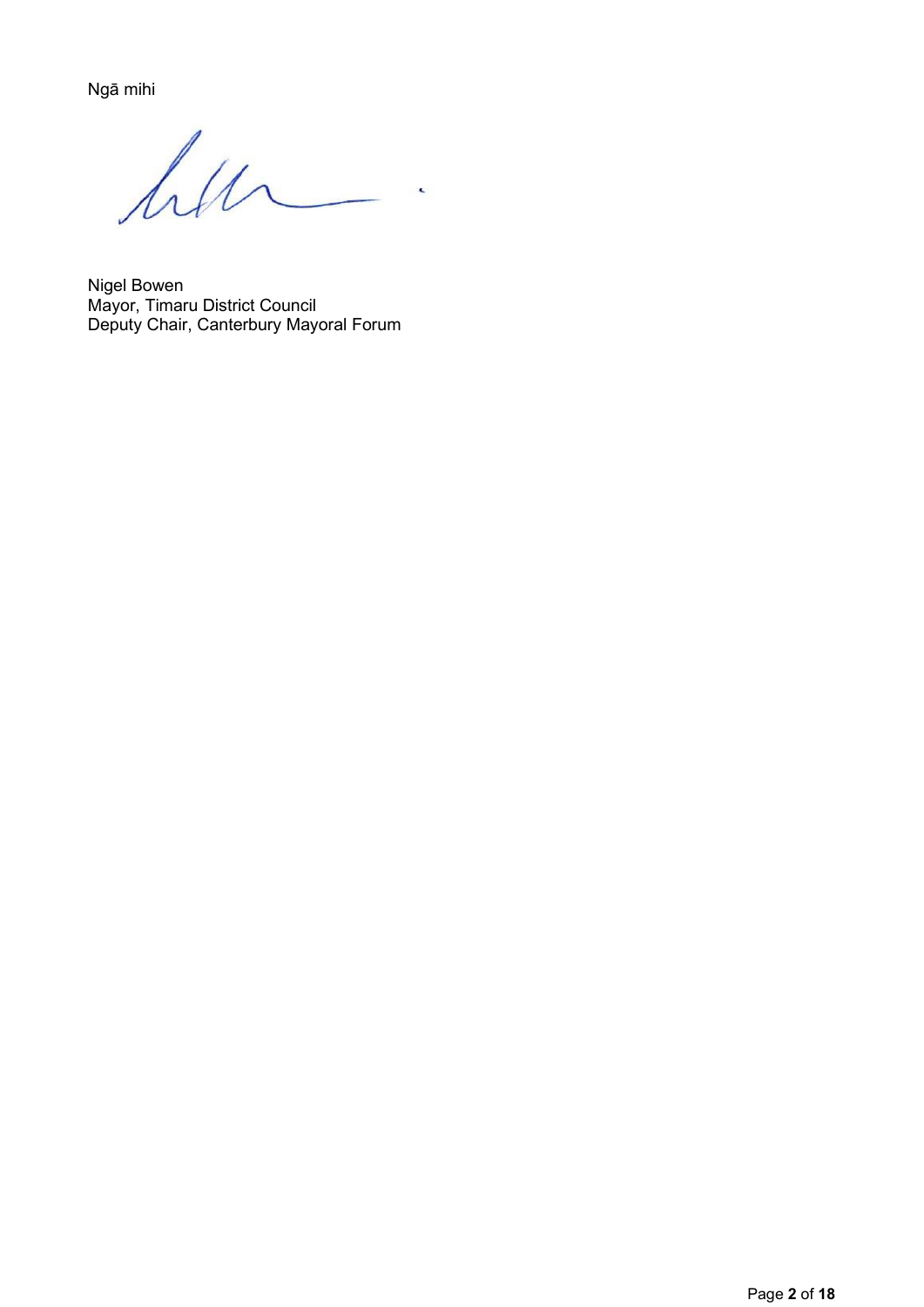# **Part One: Container Return Scheme**

1 Do you agree with the proposed definition of a beverage?

Yes, the inclusion of all beverage types is consistent with overseas best practice and represents a broad-based system which will be easier for the public to understand and therefore support implementation and participation.

2 Do you agree with the proposed definition of an eligible beverage container?

Yes, the inclusion of all rigid beverage container types is suitable, with separate management and / or phasing out of alternative container types (e.g. pouches and bladders). We consider this, combined with potential eco-modulation, will support the recovery of recoverable materials for recycling.

# 3 Do you support the proposed refund amount of 20 cents?

Yes. The Forum agrees this will provide a suitable incentive to encourage participation, without putting too much additional cost on the container at point of sale - provided it will be reviewed and increased, when necessary, as proposed.

4 How would you like to receive your refunds for containers?

Councils would prefer electronic funds transfer, but for our residents and businesses participating we would support access to all options. This will enable retailers to provide customers with a reasonable choice for distributing Container Return Scheme (CRS) refunds, including as a payment, deduction from costs or as a form of donation.

- a. cash
- b. electronic funds transfer (e.g., through a scheme account or mobile phone app)  $\checkmark$
- c. vouchers (for cash or equivalent value product purchase)  $\checkmark$
- d. donations to local community organisations/charities
- **e. access to all options**
- f. other (please specify)
- 5 Do you support the inclusion of variable scheme fees to incentivise more recyclable packaging and, in the future, reusable packaging?

Yes. This is aligned with waste minimisation hierarchy principles. Eco-modulation has a potential role to play in encouraging greater resource efficiency, including incentivising packaging with higher recovery value or lower re-uses cost. It will be good to have an end-disposal point for reusable containers that might otherwise not be recyclable through Council collections and community drop-offs. There will, however, need to be flexibility designed into this system to close potential loopholes.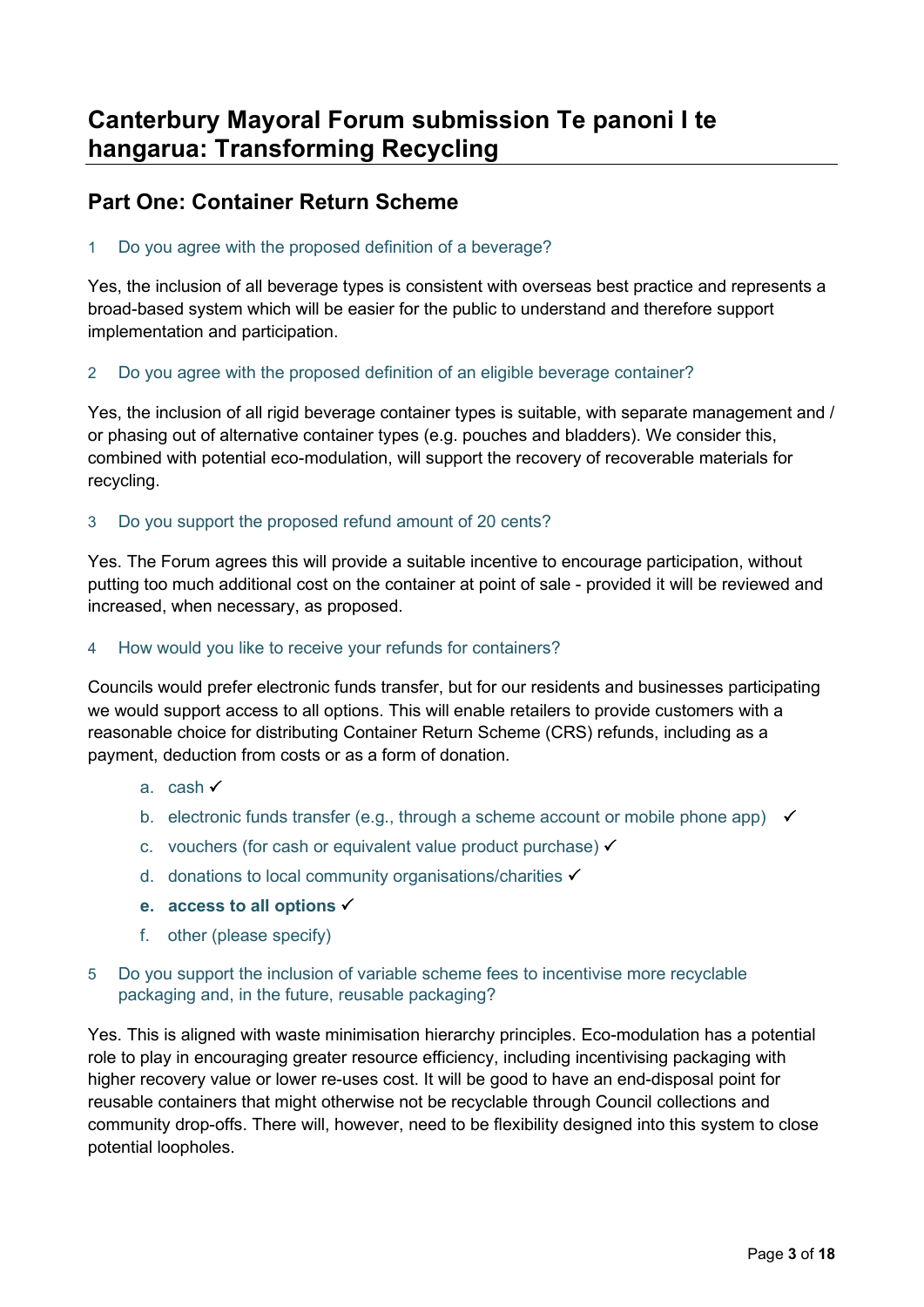### 6 Do you agree with the proposed scope of beverage container material types to be included in the NZ CRS?

The Forum considers the inclusion of all container materials is necessary to encourage consumers to address all beverage container types, not just those that are easy to recycle. In addition, this scope will retain consumer choice and brings in acceptability of disposal/reprocessing costs as part of the costs of the product.

7 If you do not agree with the proposed broad scope (refer to Question 6), please select all container material types that you think should be included in the scheme.

The Forum agrees with the proposed scope, presuming bio-based plastics do not affect petroleumbased plastics during recycling processes.

- a. glass
- b. plastic (PET 1, HDPE 2, PP 5, and recyclable bio-based HDPE and PET)
- c. metal (e.g., aluminium and non-ferrous metals such as steel, tinplate and bi-metals)
- d. liquid paperboard
- 8 Do you support a process where alternative beverage container packaging types could be considered on case-by-case basis for inclusion within the NZ CRS?

We support the case-by-case consideration of alternative beverage container packaging types. We consider this approach will allow for innovation and industry development of alternatives and/or any unforeseen impacts of introducing the CRS.

9 Do you agree with the proposal to exempt fresh milk in all packaging types from the NZ CRS?

The Forum recognises potential cost-of-living concerns may be driving the proposal to exempt staple products such as fresh milk from the proposed NZ CRS. However, given fresh milk accounts for 30 per cent of total beverage sales and is readily recyclable, from an operational perspective it is recommended that fresh milk be included in the NZ CRS. The inclusion of fresh milk would support a simple and functional classification system with all containers (up to 3L) included. We note however that there are some differing views on this in individual districts in the region.

In addition to the inclusion of fresh milk, the Forum would like to highlight the potential benefits of regulating lid colours to further improve recyclability. A recent example of this approach is that of UK food and grocery chain Waitrose, who has shifted from producing coloured lids across their fresh milk range to clear lids only. Clear lids can be recycled into food-grade packaging, along with the containers, rather than requiring separation from containers.

#### 10 Do you support the Ministry investigating how to target the commercial recovery of fresh milk beverage containers through other means?

Notwithstanding Q9 above, the Forum supports further investigation by MfE and believes that recovery of fresh milk containers from commercial premises in particular needs to be incentivised.

For example, commercial premises could be required to separate recyclable materials, including HDPE containers, which would lead to higher recovery levels of recycling (although many commercial entities already have their plastic milk bottles collected when new stock is delivered).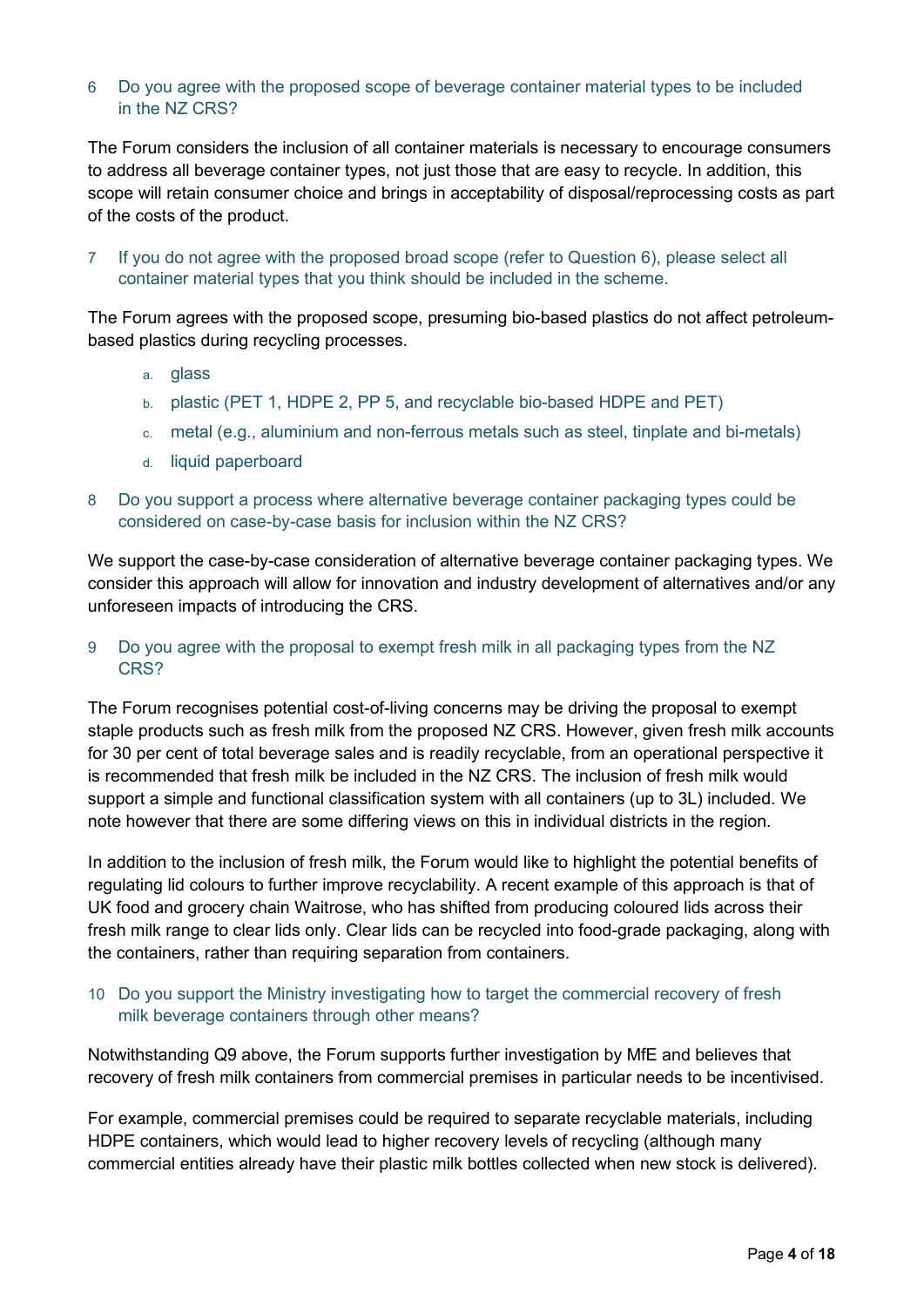We note that there are some alternatives being offered in the way of reusable 'bulk milk' containers in a few locations and consider that this should be encouraged or incentivised.

11 Do you support the Ministry investigating the option of declaring fresh milk beverage containers made out of plastic (e.g. plastic milk bottles and liquid paperboard containers) a priority product and thereby including them within another product-stewardship scheme?

The Forum supports extended producer responsibility and greater control over the types of containers (e.g. multi layered containers) for fresh milk. However, we consider that a new separate system will further confuse consumers, and would support fresh milk beverage containers being included in the CRS (as referenced in our answer to Q9).

12 We are proposing that beverage containers that are intended for refilling and have an established return/refillables scheme would be exempt from the NZ CRS at this stage. Do you agree?

The Forum agrees that reuse/refill systems should be kept separate from recycling, as this is a different model in the circular economy. Refillables are less likely to need to be collected as recycling or become litter compared to other beverage containers.

Recycling is not the optimal outcome from a CRS; moving to refillable systems is, and there are already businesses doing this across the country. Communities should have the benefit of a CRS system that endorses a move to refillable systems, not a CRS that simply accepts the status quo of billions of single use containers.

However, we acknowledge that return fees for refillables may also need to be regulated to ensure recovery for re-use is occurring. We would support a public education and incentive programme to encourage re-use.

13 Should there be a requirement for the proposed NZ CRS to support the New Zealand refillables market (e.g., a refillable target)?

Yes. We consider refillables are the future of packaging. Single-use packaging should be eliminated where this is practicable to do so.

14 Do you have any suggestions on how the Government could promote and incentivise the uptake of refillable beverage containers and other refillable containers more broadly?

While the Forum supports mandatory reporting requirements for refillables, we do not see a direct link between the NZ CRS and the potential refillables targets. It is important that refillables targets address the reusable products payback period, including embedded carbon (e.g. number of times re-used), however if reusable containers are only used once they do not achieve this objective and should be included in a CRS.

We also consider clear and strengthened proposals are needed to increase refillables schemes to future-proof them and ensure circularity. A dedicated (levy) fund is necessary to back a range of refillable schemes across all different product types, and fledgling schemes should be subsidised to get them to critical mass/volume to compete with single use.

This should be part of a wider education campaign to push actions "up the pipe" to reduce and reuse.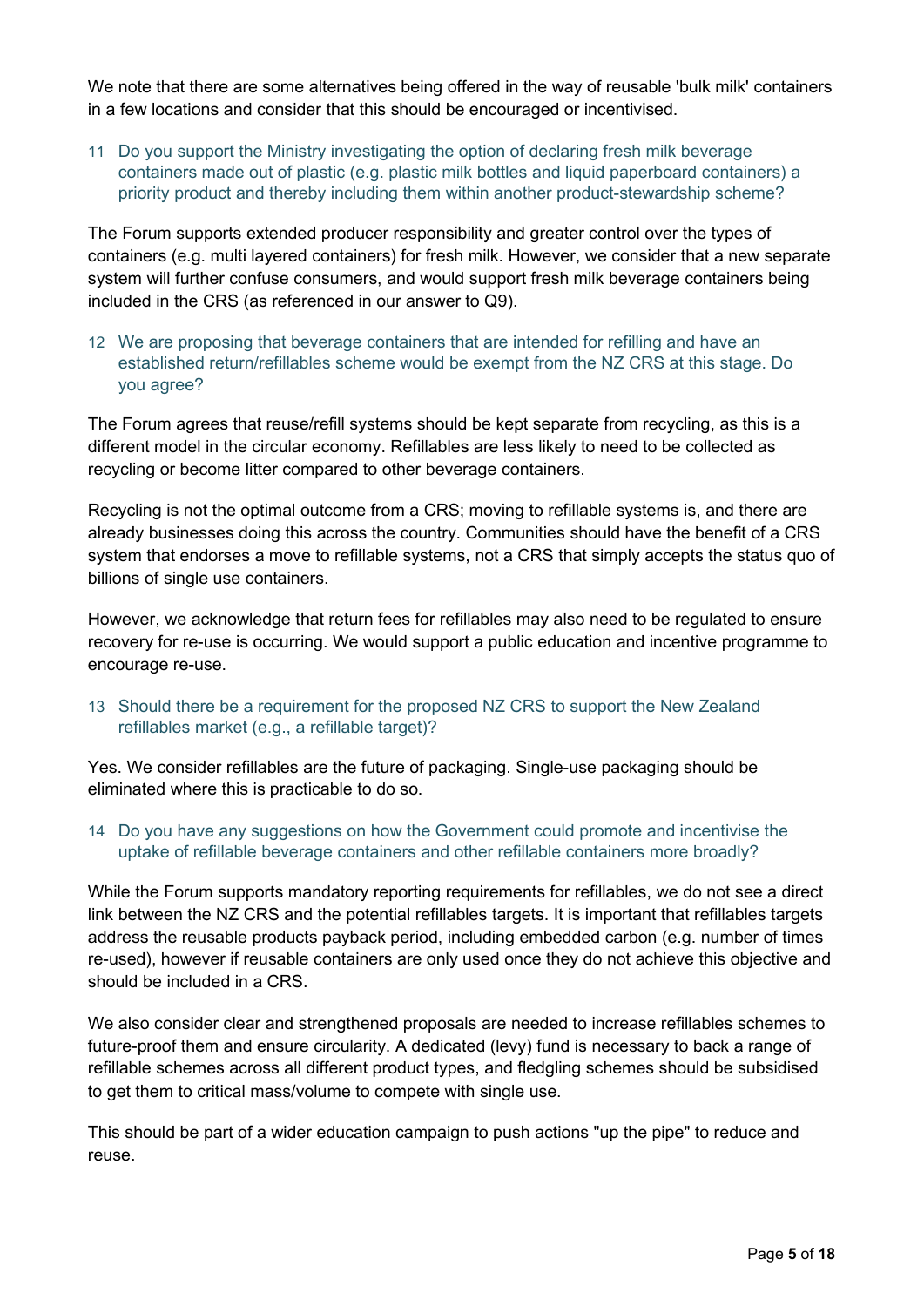#### 15 Are there any other beverage packaging types or products that should be considered for exemption?

The Forum would support the exemption of medicine packaging.

16 Do you agree that the size of eligible beverages containers would be three litres and smaller?

While a CRS will encourage consumers to consider larger containers (e.g. for water) than individual bottles, reducing single use behaviours, the Forum agrees there is a need to have a maximum limit for practicality of the scheme. This would also be consistent with current kerbside processing and public messaging in many council areas.

However, we consider there should be some way to capture larger containers, especially with the increasing purchase of large (over three litres) water bottles. The Forum therefore encourages the Ministry to investigate the option of declaring large beverage containers a priority product and thereby including them within another product-stewardship scheme.

### 17 Do you think that consumers should be encouraged to put lids back on their containers (if possible) before they return them for recycling under the scheme?

The Forum recommends the Government adopt a NZ CRS approach consistent with kerbside standardisation rules, noting that significant education has been undertaken in Canterbury to encourage the removal of lids for recycling. The decision to include/exclude lids should consider site amenity, future handling and or additional sorting/reprocessing required and by preference be as simple for the consumer as possible.

18 Do you agree that the scheme should provide alternative means to capture and recycle beverage container lids that cannot be put back on containers? If so, how should they be collected?

Yes, we support a requirement for a lid return area/receptacle at return facilities, where this is appropriate. We suggest a "slot" for these lids with clear pictures to show this.

19 Do you agree that a NZ CRS should use a 'mixed-return model' with a high degree of mandated retail participation to ensure consumers have easy access to container return/refund points, as well as the opportunity for voluntary participation in the network by interested parties?

The Forum supports a mixed-return model, including responsibilities for large retailers (supermarkets), opportunities for not-for-profit and NGO involvement and public drop off facilities (depots). To maximise co-benefits to the community, we consider this should also include councils and community recycling facilities / zero waste hubs.

Zero waste hubs can create local employment opportunities, build community resilience and help councils to meet waste minimisation goals and community expectations for action on climate change.

20 Where would you find it easiest to return eligible beverage containers? Please select all that are relevant and rank these from most preferred to least preferred.

Canterbury councils send all kerbside recycling to materials recovery facilities, and also operate transfer stations and other recycling drop-offs which are well placed for rural residents to bring in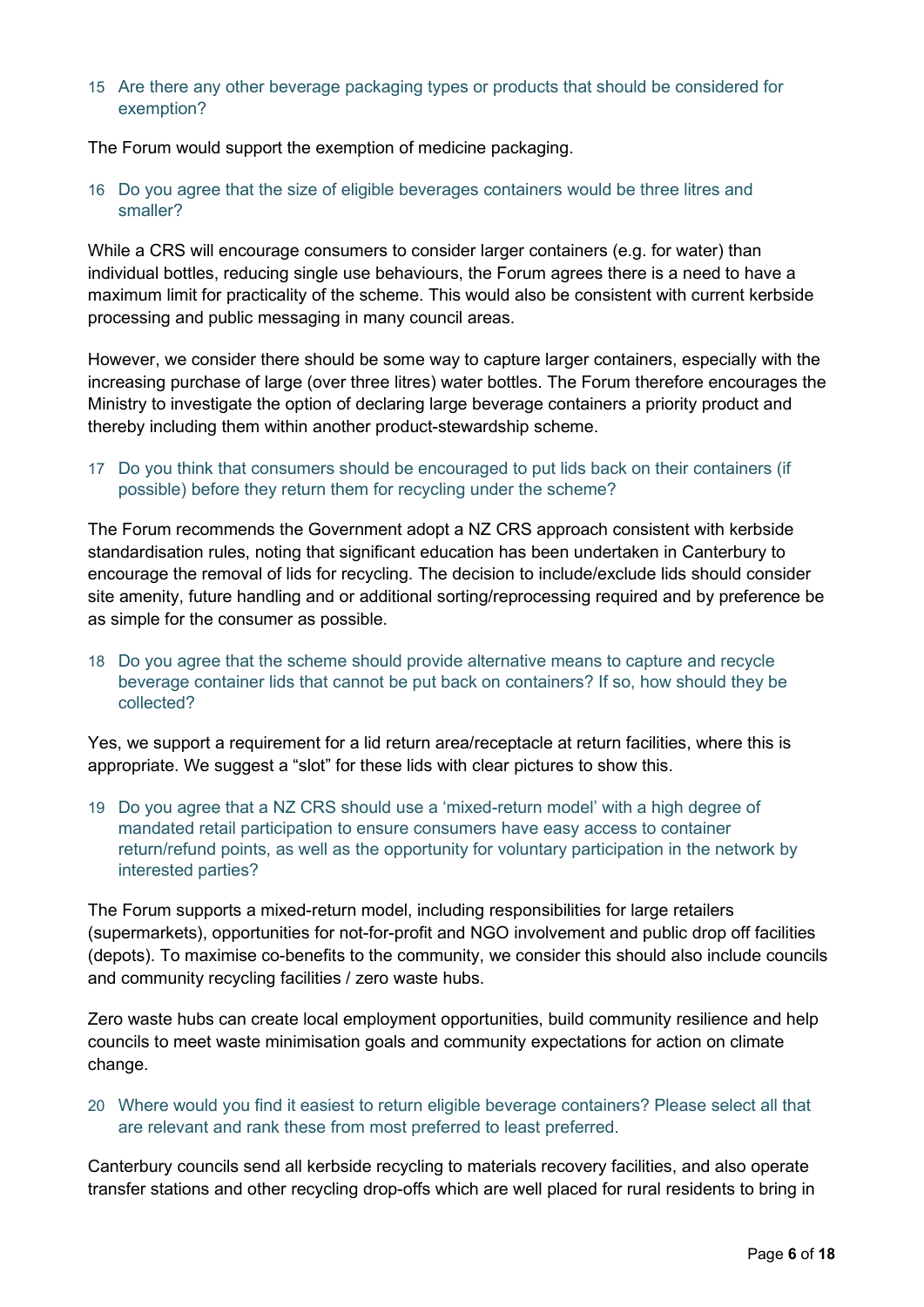returns. Each of the below sites would have a place in Canterbury, and given the differing demographics of each council area there is no region-wide consensus among our councils over the ranking of these sites.

- a. Commercial recycling facility (e.g., depot, more likely to be located in industrial zone)
- b. Waste transfer station
- c. Other community centres/hubs (e.g., town hall, sports club, etc)
- d. Local retail outlet that sells beverages (e.g., dairy, convenience store, bottle shop, petrol station)
- e. Supermarket
- f. Community recycling/resource recovery centre
- g. Shopping centre/mall
- h. Other (please specify) Petrol stations given the number of drinks in single use plastic they sell, convenient for both urban and rural consumers.
- 21 Retailers that sell beverages are proposed to be regulated as part of the network (mandatory return-to-retail requirements). Should a minimum store size threshold apply?

Yes. However, we note this would be dependent on the size of supermarkets within each population centre. Councils have mixed views on the scale of floor requirements but agree that the definition of floor space needs to relate to the sale of beverage containers (or food and grocery) as opposed to an entire store which may sell a broad variety of products (e.g. a rural general store).

The transforming recycling consultation document seems to infer takeback will be limited to supermarkets; however it is not clear whether the store size thresholds (Q21-22) relate only to supermarkets or all retail premises that sell beverages.

And if yes, what size of retailer (shop floor) should be subject to mandatory return-to-retail requirements?

- a. Over 100m2 (many smaller dairies likely exempt)
- b. Over 200m<sup>2</sup> (many dairies and some petrol stations likely exempt)
- c. Over 300m2 (many retailers, diaries, petrol stations and smaller supermarkets likely exempt)
- 22 Do you think the shop-floor-size requirements for retailers required to take back beverage containers (mandatory return-to-retail) should differ between rural and urban locations?

The Forum has mixed views on the scale of floor requirements but there is agreement that the definition of floor space needs to relate to the sale of beverage containers (or food and grocery) as opposed to an entire store which may sell a broad variety of products (e.g. a rural general store).

If yes, what lower size threshold should be applied to rural retailers for them to be required to take back containers?

- a. Over 60m² (as in Lithuania)
- b. Over 100m² (many smaller dairies likely exempt)
- c. Over 200m² (many dairies and some petrol stations likely exempt)
- d. Over 300m² (many retailers, dairies, petrol stations and smaller supermarkets likely exempt)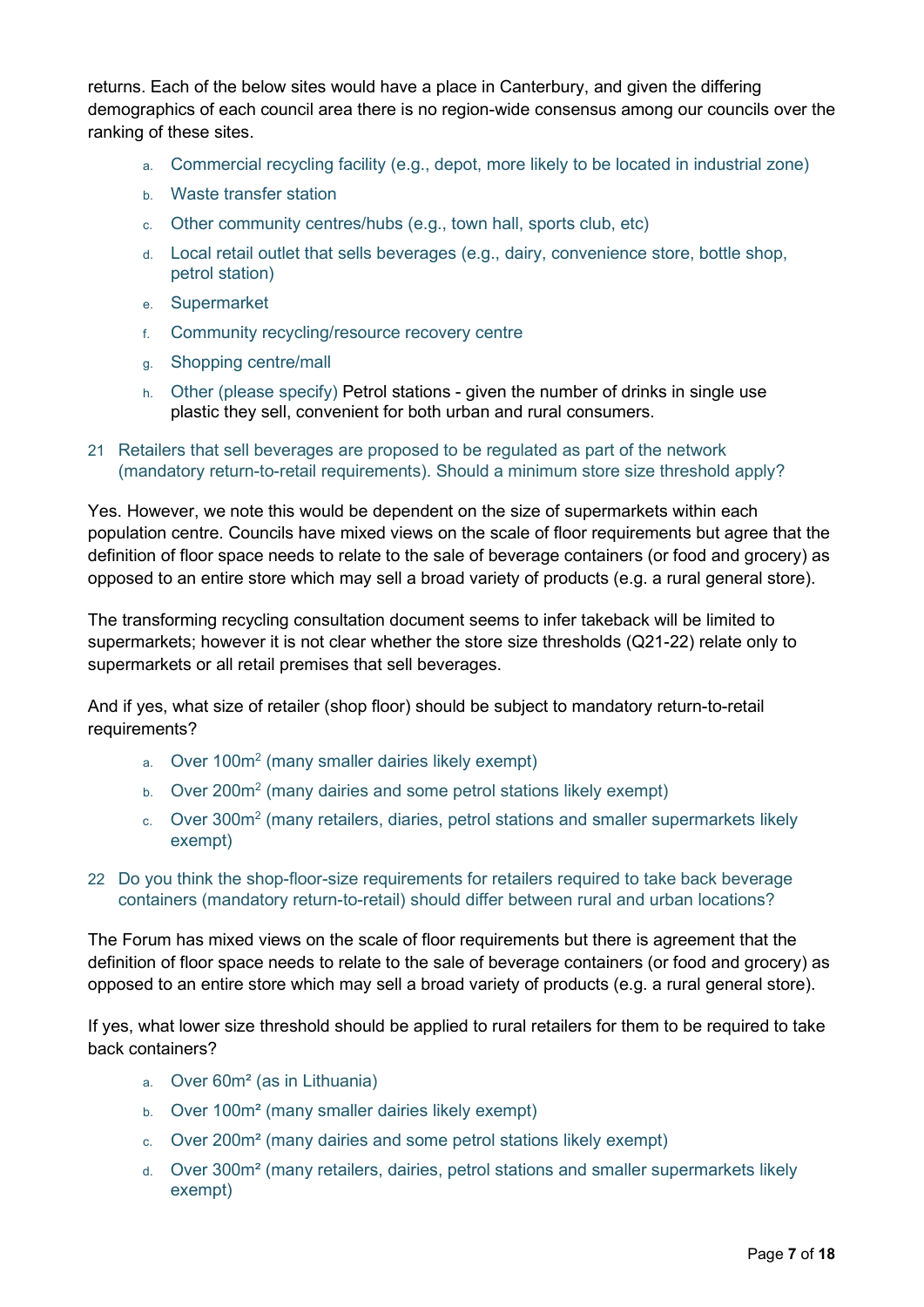### 23 Do you agree that there should be other exemptions for retailer participation? (For example, if there is another return site nearby or for health and safety or food safety reasons.)

Yes, subject to agreement between the parties (that is, neighbouring retailers) and public advertising of nearby location at exempt location. We however note that this could be difficult to administer or advertise – residents would need to understand the system. For example, if some dairies have return and others do not, the labelling needs to be very clear.

#### 24 Do you agree with the proposed 'deposit financial model' for a NZ CRS?

Yes. We consider this model would create revenue from unclaimed deposits to cover scheme costs, and ensure the scheme prioritises recovery of containers.

#### 25 Do you agree with a NZ CRS that would be a not-for-profit, industry-led scheme?

The NZ CRS needs to be not for profit. If industry-led then needs to be 'deposit financial model'.

26 Do you agree with the recovery targets for a NZ CRS of 85 per cent by year 3, and 90 per cent by year 5?

Yes, noting that 85 per cent is consistent with overseas models and ensures the scheme delivers real change.

27 If the scheme does not meet its recovery targets, do you agree that the scheme design (including the deposit level) should be reviewed and possibly increased?

The Forum reiterates the need to ensure recovery targets and rollout of collection facilities are linked to and support achievement of targets, so if the scheme does not meet its recovery targets it should be reviewed. However will also need to find out what the barriers are to using the scheme and work to reduce them.

28 Do you support the implementation of a container return scheme for New Zealand?

Yes.

29 If you do not support or are undecided about a CRS, would you support implementation of a scheme if any of the key scheme design criteria were different? (e.g., the deposit amount, scope of containers, network design, governance model, scheme financial model, etc.). Please explain.

N/A

30 If you have any other comments, please write them here.

Any excess funds held by the Managing Agency should be used for education to further promote a higher recovery rate.

# **Part Two: Improvements to household kerbside recycling**

#### **Proposal 1: Collecting a standard set of materials**

31 Do you agree with the proposal that a standard set of materials should be collected for household recycling at kerbside?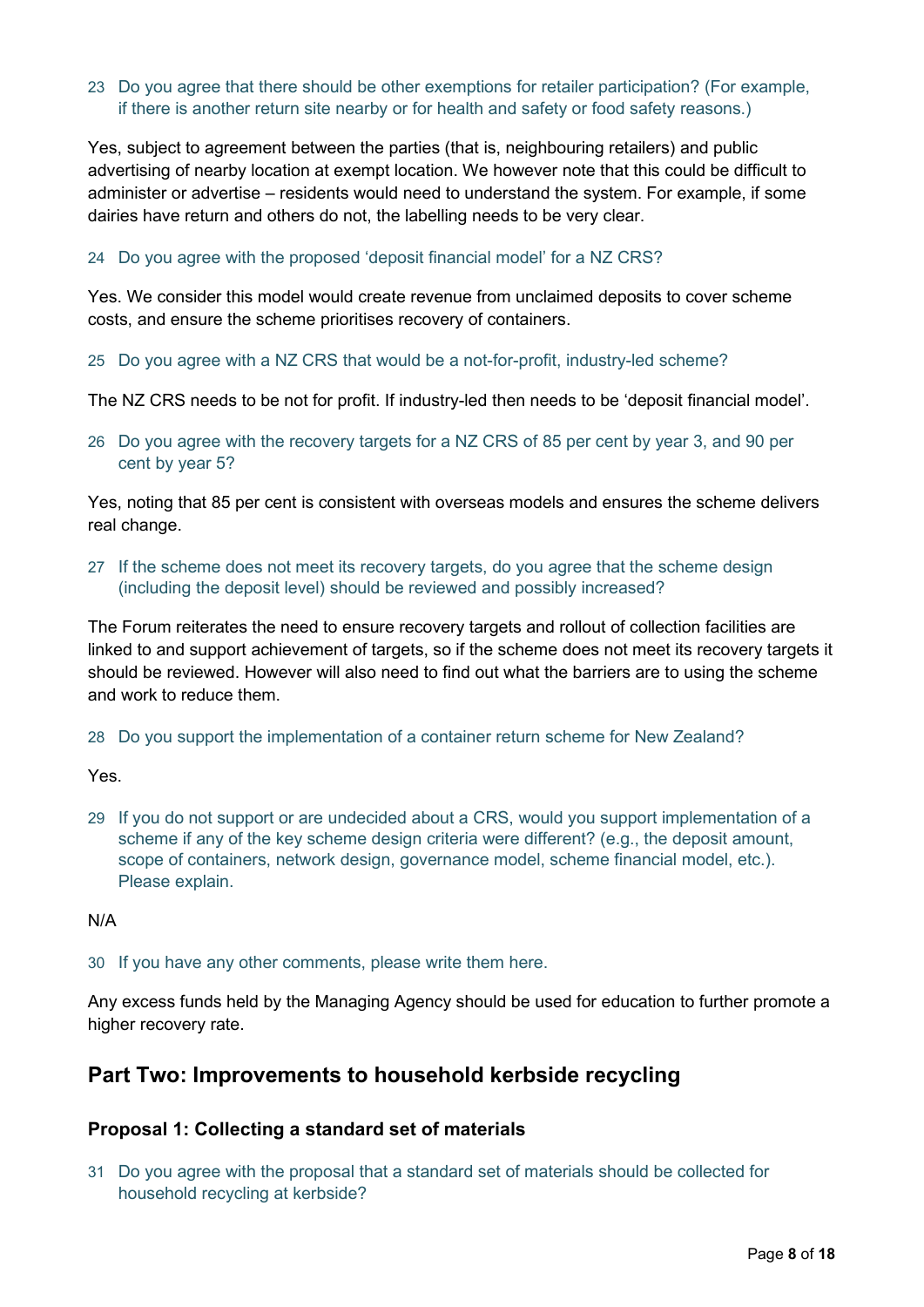Yes. This could be achieved by setting minimum requirements. This would pull "up" the collection of those who are not collecting all they can but would not pull "down" the potential of the current high performing systems (i.e. encouraging investment and innovation in maximising diversion from landfill).

We note that while Canterbury councils are very closely aligned to the proposed standards, many councils are not. Contamination of kerbside recycling is a significant issue, and a large part of the confusion is due to mixed messaging of what can be recycled combined with inconsistencies between collection services. The proposed standards would close the gap, reduce contamination improving the current levels of diversion nationally.

# 32 Do you agree that Councils collecting different material types (in addition to a standard set) might continue to cause public confusion and contamination of recycling?

We agree that when councils continue to collect material (such as lids, LPB, Plastics #3, #4, #6, #7) and where there is no market or the material is considered contamination, it gives the inaccurate impression to the public that this material is being successfully recycled. This undermines public trust.

In addition, conflicting messages in the media can also contribute to this, so companies and advertisers also need clear standards on what is and is not accepted for recycling in New Zealand.

However, one Canterbury council noted their existing performance with very low levels of contamination, demonstrating that low contamination can be achieved despite differences in recyclable materials throughout the country.

## 33 Do you think that national consistency can be achieved through voluntary measures, or is regulation required?

In general, we agree that regulation is required to achieve national consistency, although voluntary measures could provide an interim approach. All measures would benefit if supported with national recycling labelling (as in Australia) to give the public clear, consistent messaging and the confidence that they are recycling correctly. This would also motivate manufacturers to move towards packaging options that achieve the labelling standards.

#### 34 Please tick below all the items from the proposed list which you agree should be included in the standard set of materials that can be recycled in household kerbside collections.

The Forum supports all proposed items being included in the standard set of materials that can be recycled in household kerbside collections; however, we question the singling out of pizza boxes as being separate from cardboard.

- **a. glass bottles and jars**
- **b. paper and cardboard**
- c. pizza boxes?
- **d. steel and aluminium tins and cans**
- **e. plastic bottles 1 (PET) and 2 (HDPE)**
- **f. plastic containers and trays 1 (PET) and 2 (HDPE)**
- **g. plastic containers 5 (PP)**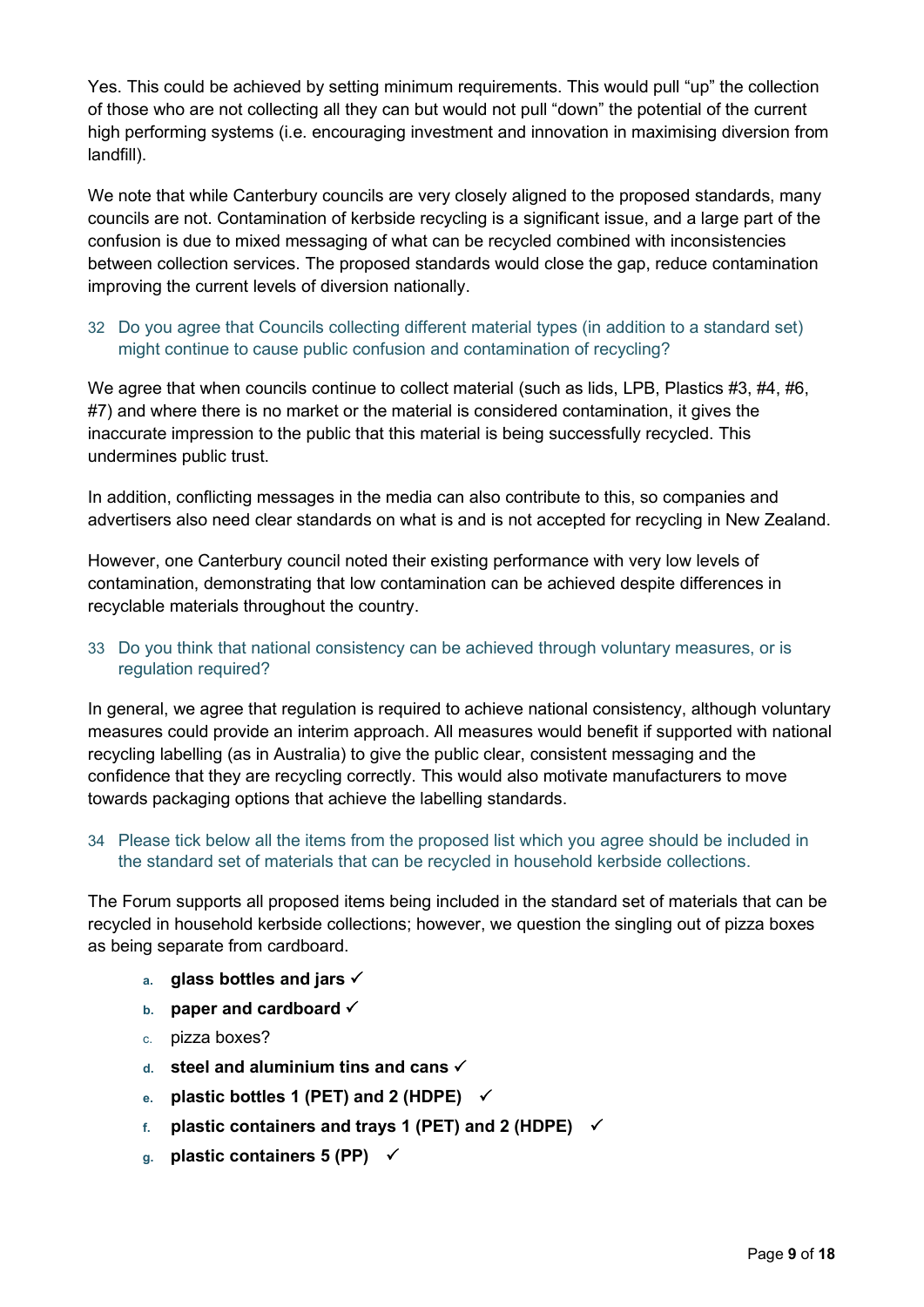### 35 If you think any of the materials above should be excluded, please explain which ones and why.

The Forum supports the inclusion of material types only, not the inclusion of specific products (e.g. pizza boxes). Contamination of materials should determine whether it can be recycled, rather than blanket inclusions. One Canterbury council did not support the inclusion of glass in any form, suggesting drop-off facilities a more suitable approach than kerbside collection. We also note that in many council areas, pizza boxes are currently accepted as green waste, and this works effectively for them.

### 36 If you think any additional materials should be included, please explain which ones and why.

RPET and other plastic semi-rigid packaging with recycled content standards should be included on the proposed list.

## 37 Do you agree that the standard set of materials should be regularly reviewed and, provided certain conditions are met, new materials added?

The Forum considers it essential that there is a focus on being open to new opportunities. Having a set regular review period (for example 18 months) would ensure this. The body to conduct reviews should be identified at the introduction of the scheme, and there should be application criteria, where producers who can demonstrate suitability for collection and a national demand for an output product can request inclusion in the kerbside list.

### 38 What should be considered when determining whether a class of materials should be accepted at kerbside in the future? (Tick all that apply)

- **a.** sustainable end markets
- $b<sub>b</sub>$  end markets solutions are circular and minimise environmental harm  $\checkmark$
- **c.** viable processing technologies
- $d$  processing by both automated and manual material recovery facilities  $\checkmark$
- **e.** no adverse effects on local authorities, including financial
- **f.** supply chains contribute appropriately to recovery and end-of-life solutions for their products  $\checkmark$
- g. other (please specify)
- 39 Who should decide how new materials are added to the list?
	- a. the responsible Minister
	- b. Ministry for the Environment staff in consultation with a reference stakeholder group
	- **c. existing Waste Advisory Board** OR
	- **d. an independent board**
	- e. other (please specify).

We believe the decision to include new materials should be made by either the existing Waste Advisory Board or an independent board; and they should ideally include representatives from beverage, packaging, recycling, councils and retailers.

40 Do you agree that, in addition to these kerbside policies, New Zealand should have a network of convenient and easy places where people can recycle items that cannot easily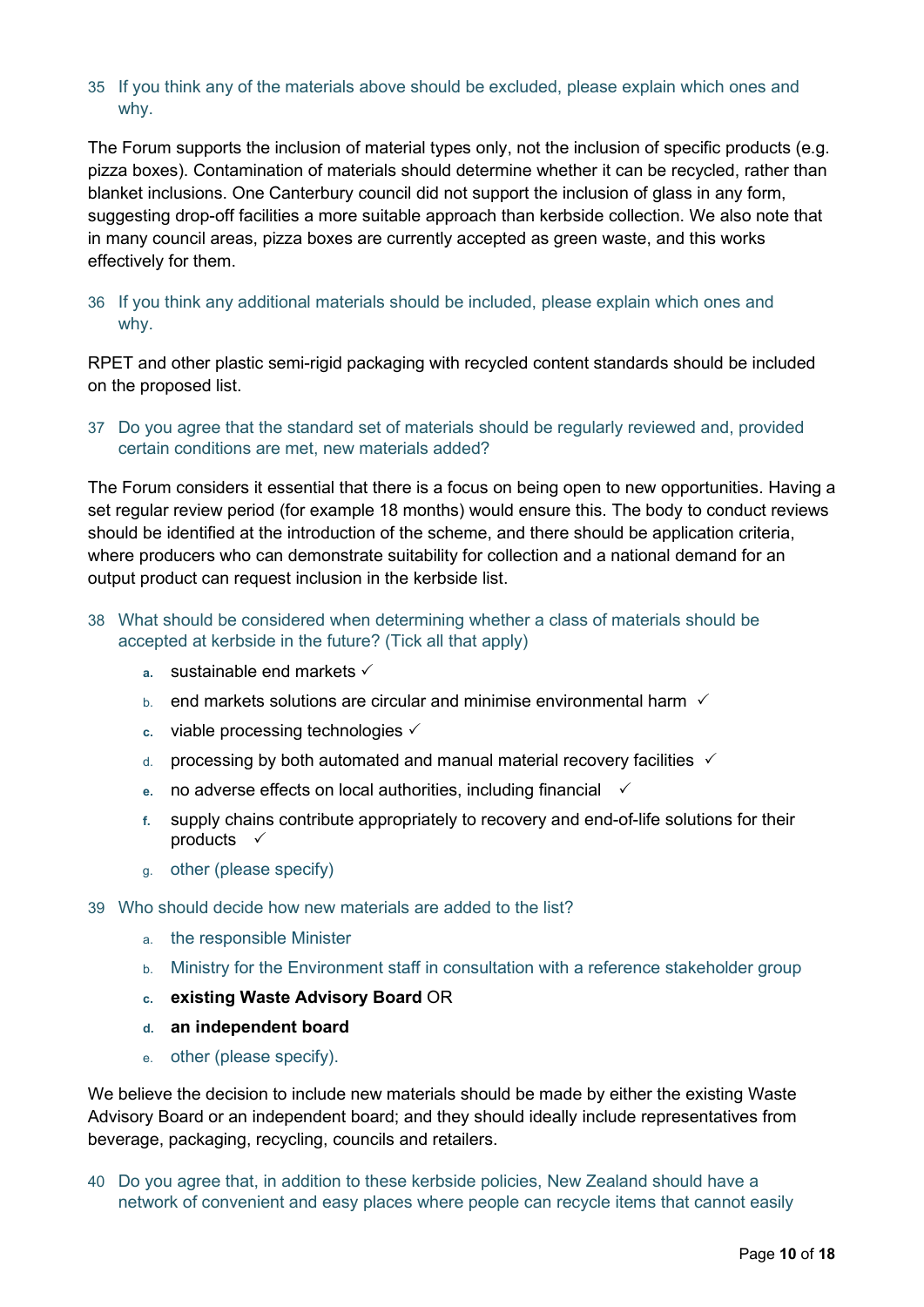be recycled kerbside? For example, some items are too large or too small to be collected in kerbside recycling.

Yes. A convenient and consistent network of collection facilities would support greater waste diversion and reduce contamination in other collection streams. This approach also provides an opportunity for the regional collection of materials outside of those included in the standard kerbside collection.

# **Proposal 2: All urban populations should have access to kerbside food scraps collections**

#### 41 Do you agree that food and garden waste should be diverted from landfills?

Yes, where it is practical and economical to do so. This approach supports working towards a low emissions circular economy.

42 Do you agree that all Councils should offer a weekly kerbside food scraps collection to divert as many food scraps as possible from landfills?

While the Forum supports the diversion of food scraps from landfill, we consider that the proposed standardisation of kerbside services may go too far. Instead, we recommend further work with all stakeholders be conducted on the separation of food scraps to ensure appropriate mechanisms are established, noting that alternative collection methodologies may be preferred.

43 Do you agree that these collections should be mandatory in urban areas (defined as towns with a population of 1000 plus) and in any smaller settlements where there are existing kerbside collections?

In addition to our response to Q42, the Forum generally support the inclusion of viable alternatives that may exist.

We also note there should be flexibility to scale operations and technology appropriately and that collaborative approaches and shared facilities should be considered.

44 Do you think Councils should play a role in increasing the diversion of household garden waste from landfills? If so, what are the most effective ways for Councils to divert garden waste?

The Forum notes views across the region on this are mixed, likely relative to individual councils' own capacity and requirements. In general, the provision of garden waste processing is encouraged but also not a benefit shared by the entire population, so equity of providing a subsidy should also be considered, whether for collection services or for disposal.

- a. Offering a subsidised user-pays green waste bin?
- b. Making it more affordable for people to drop-off green waste at transfer stations
- c. Promoting low-waste gardens (e.g., promoting evergreen trees over deciduous)?
- d. Other (please specify)?
- 45 We propose a phased approach to the roll-out of kerbside food scraps collections. The timeframes will depend on whether new processing facilities are needed. Do you agree with a phased approach?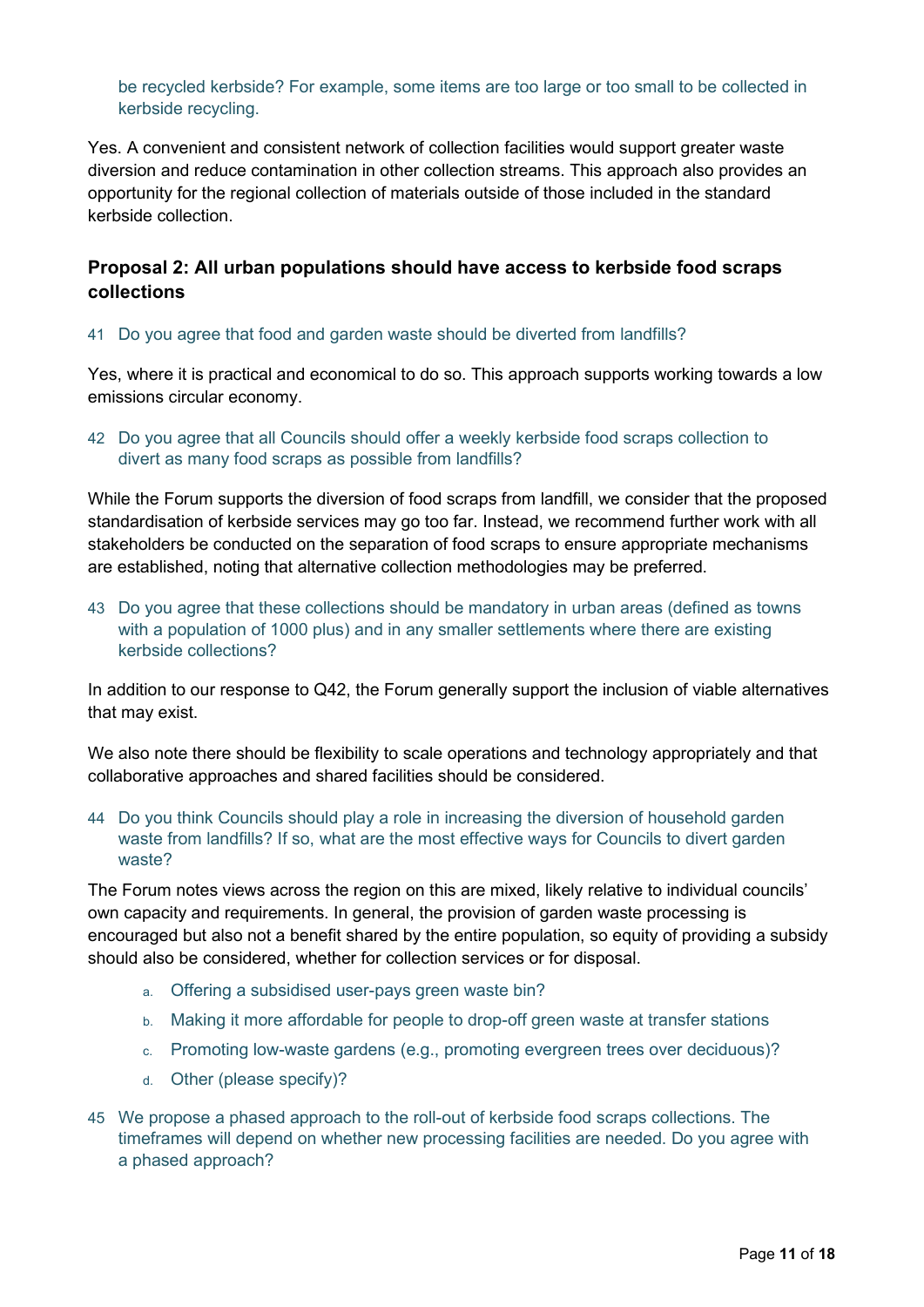Yes. However we note that some systems will take time to be developed, procured and implemented as the infrastructure needs to be in place to ensure the product collected can be easily processed in a cost-effective manner and an end market exists. A combined food organics and garden organics (FOGO) collection should be included in this approach.

# 46 Do you agree that Councils with access to suitable existing infrastructure should have until 2025 to deliver food scraps collections?

No, this question assumes that every facility listed would be able to receive more organic waste some may not be in a position to accept tonnages from outside their region if their region's organic tonnes are projected to grow significantly.

- a. yes, that's enough time
- **b. no, that's not enough time**
- c. no, it should be sooner.

The Forum also considers that there would be insufficient time for councils to consult with the community, procure the service and implement it. Timing should be dependent on each council's WMMP review periods and LTP periods.

- 47 Do you agree that Councils without existing infrastructure should have until 2030 to deliver food scraps collections?
	- **a. yes, that's enough time**
	- b. no, that's not enough time
	- c. no, it should be sooner.

In general, yes this would be enough time, however it should be noted that development of essential infrastructure may require long lead-in times.

- 48 Are there any facilities, in addition to those listed below, that have current capacity and resource consent to take household food scraps?
	- a. Envirofert Tuakau
	- b. Hampton Downs Waikato
	- c. Mynoke Vermicomposting site Taupō
	- d. Enviro NZ new facility planned for the Bay of Plenty in 2023
	- e. Living Earth Christchurch
	- f. Timaru Eco Compost Facility Timaru.
	- g. Other?

We propose to exclude the following non-food products and any packaging from any kerbside collection bins used to divert food scraps and/or green waste from landfills:

- a. kitchen paper towels / hand towels / serviettes
- b. newspaper and shredded paper
- c. food-soiled cardboard containers (e.g., pizza boxes)
- d. cardboard and egg cartons
- **e. compostable plastic products and packaging**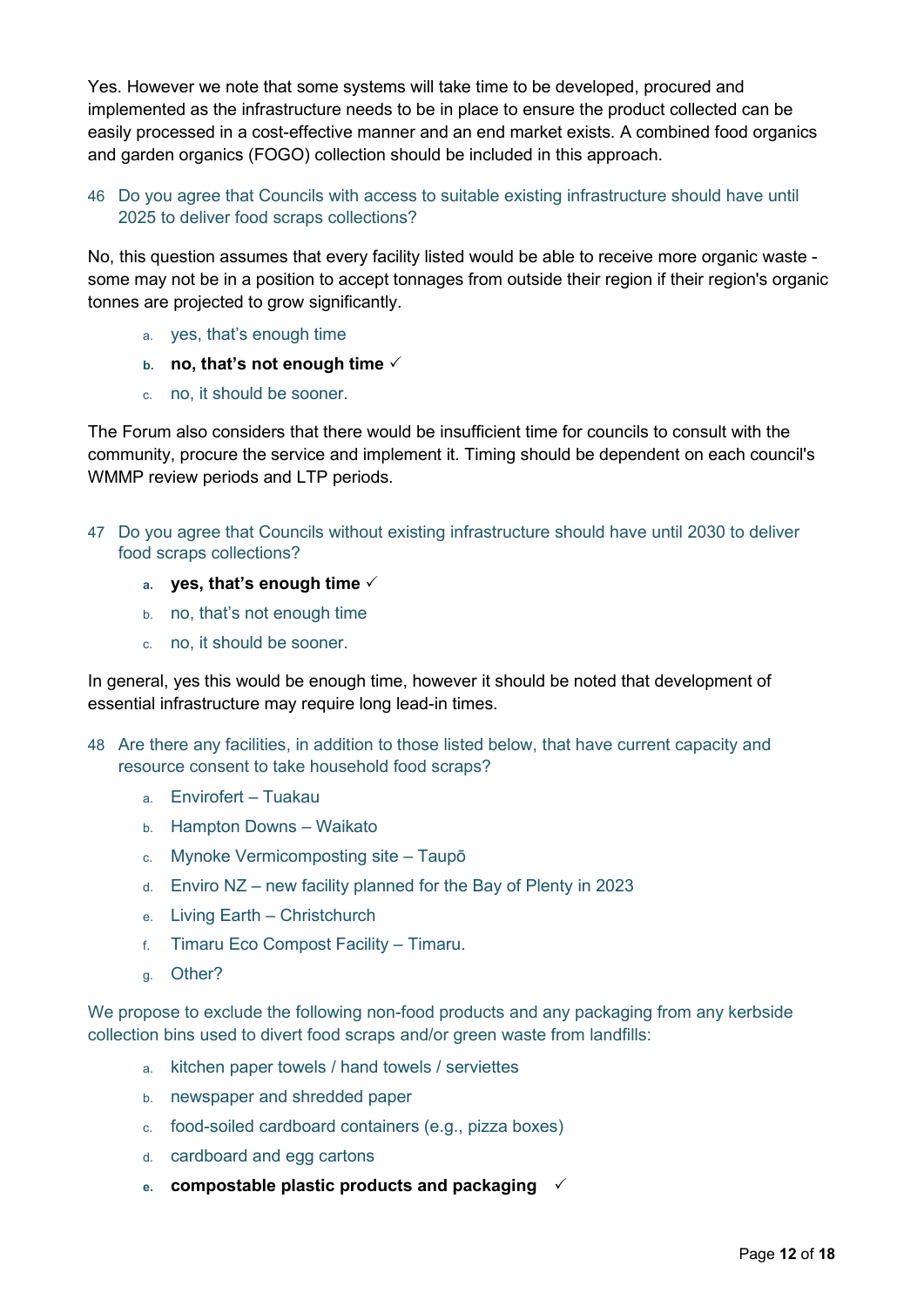- **f. compostable fibre products and packaging**
- **g. compostable bin liners**
- h. tea bags.

In general, the Forum agrees with the exclusion of compostable packaging, though we note that many in Canterbury believe fibre should be accepted. We ask that the Government instead look to regulate those emerging contaminants of concern. This would also be supported by clear labelling standards for recycling and compostability in NZ

49 Are there any additional materials that should be excluded from kerbside food and garden bins? Please explain which ones and why.

We propose that ash, timber and sawdust are prohibited, in order to reduce arsenic contamination of compost products. This has been found to be a serious issue in both Christchurch and Timaru composting operations and is managed through seasonal advertising.

50 For non-food products or packaging to be accepted in a food scraps bin or a food and garden waste bin, what should be taken into consideration? Tick all that apply.

We support the following being taken into consideration for non-food products or packaging to be accepted in a food scraps or FOGO bin. In addition, where technology or process is available to easily identify and sort compostable from non- compostable products, this could also be considered as an approach (although we are not aware that suitable technology currently exists).

- a. **products help divert food waste from landfills**
- b. products meet New Zealand standards for composability  $\checkmark$  Only if compostable packaging can be identified at collection point
- c. **products are certified in their final form to ensure they do not pose a risk to soil or human health**
- d. products are clearly labelled so that they can be distinguished from non-compostable products  $\checkmark$  Only if compostable packaging can be identified at collection point
- e. **a technology or process is available to easily identify and sort compostable from non- compostable products**
- f. **producers and users of the products and packaging contribute to the cost of collecting and processing**
- 51 If you think any of the materials listed above should be included in kerbside food and garden bins, please explain which ones and why.

Those Canterbury councils with kerbside food and garden organics collections currently accept the fibre products outlined in our response to Q48. The carbon element of these fibre products is beneficial to the optimising the composting process, particularly during seasonal influences of higher grass clippings in spring and the nitrogen this contributes.

- Kitchen paper towels / hand towels / serviettes and food-soiled cardboard containers (Prevents contamination of recycling if placed in kerbside recycling system).
- Shredded paper Along with paper smaller than an envelope, as these materials cannot be processed at our current recycling facility.
- Compostable fibre products and packaging should be accepted as long as un-lined (e.g. paper-based food containers, wood-based containers and cutlery).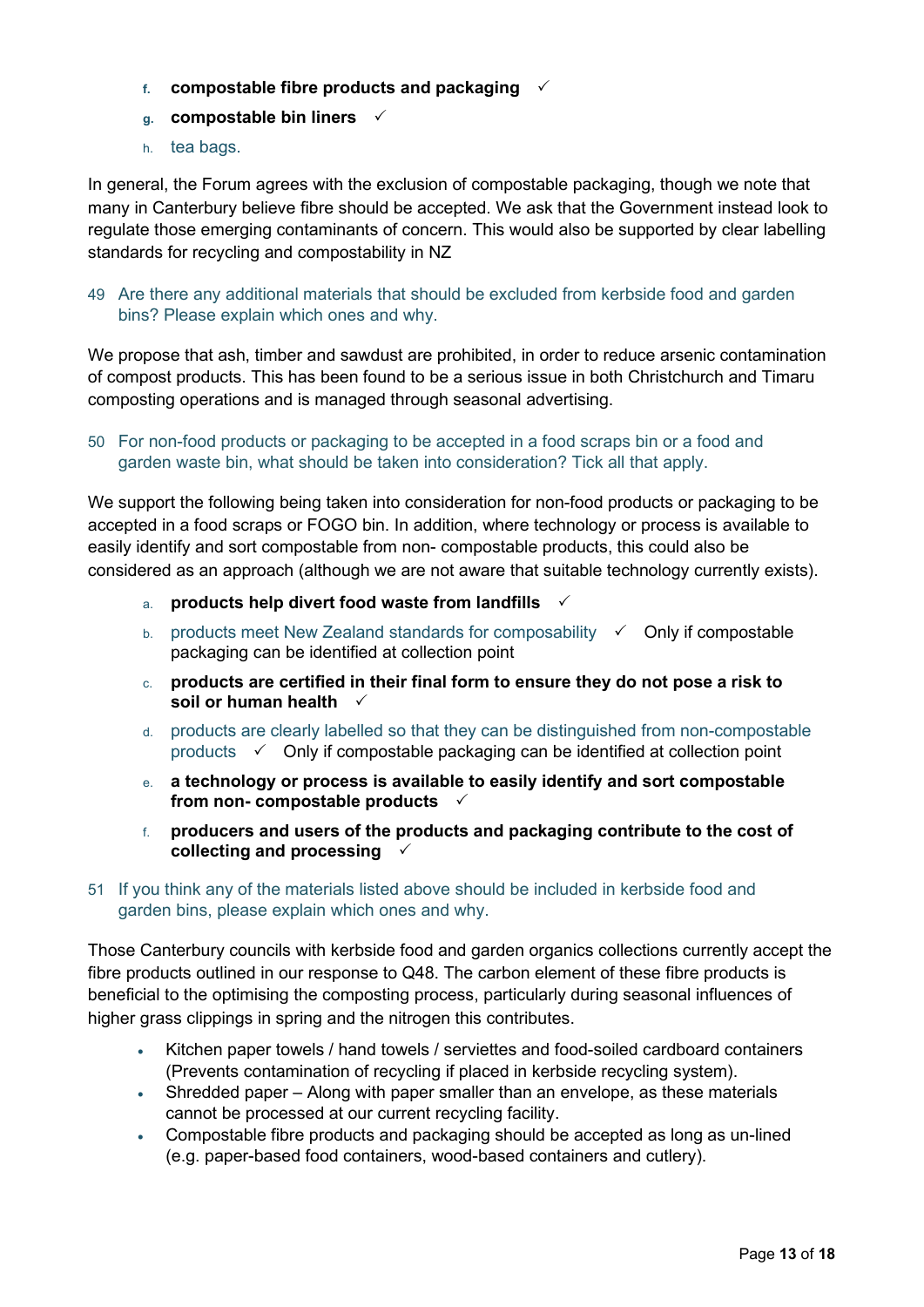Existing processing operations, which allow fibre products in these kerbside collections, has resulted in certified organic outputs and high-quality compost with an established demand. Unnecessary exclusion of fibre products would negatively result in more waste to landfill.

# **Proposal 3: Reporting on household kerbside collections offered by the private sector**

# 52 Do you agree that it is important to understand how well kerbside collections are working?

The Forum agrees it is important to ensure kerbside collections services are effective and that materials are viable for composting into high quality products with local infrastructure. Good baseline information is most important in establishing successful programmes and can be used to inform where improvement can be made or is required.

## 53 Do you agree with the proposal that the private sector should also report on their household kerbside collections so that the overall performance of kerbside services in the region can be understood?

Yes. This provides an insight into where the gaps are and where improvements can be made, but due to commercial sensitivity many are reluctant to report to councils at present. Waste is collected and transported across council boundaries by a range of collection companies, and this movement needs to be tracked. The private sector should therefore report direct to the Ministry and not through council systems. However if they are delivering to council owned and operated transfer stations, there is a risk of duplicating the information reported, so the reporting process will need to be carefully managed to avoid this.

We note that councils tend to provide a domestic-scale services to all properties, including in commercial areas, whereas private industry provide a much more flexible service for businesses. We therefore consider it would be important to extend reporting to cover commercial services as well as household services for organic waste and recycling collections, so we can understand the 'size' of this in comparison to household services.

# 54 Do you agree that the information should be published online for transparency?

We agree that the information should be published online in aggregated form (that is, by territorial authority area, region and by collection type). This will allow clear and consistent understanding by everyone of the scale and impact of waste being generated. It will generate support for any management approach that will be implemented.

## 55 Apart from diversion and contamination rates, should any other information be published online?

We also would support processing statistics/output products, such as compost produced/energy, being published online. Once the availability of this information is advertised well, demand from public and private sector for any further information could be gauged. Quality, well presented data is required.

# **Proposal 4: Setting targets (or performance standards) for Councils**

56 Should kerbside recycling services have to achieve a minimum performance standard (e.g., collect at least a specified percentage of recyclable materials in the household waste stream)?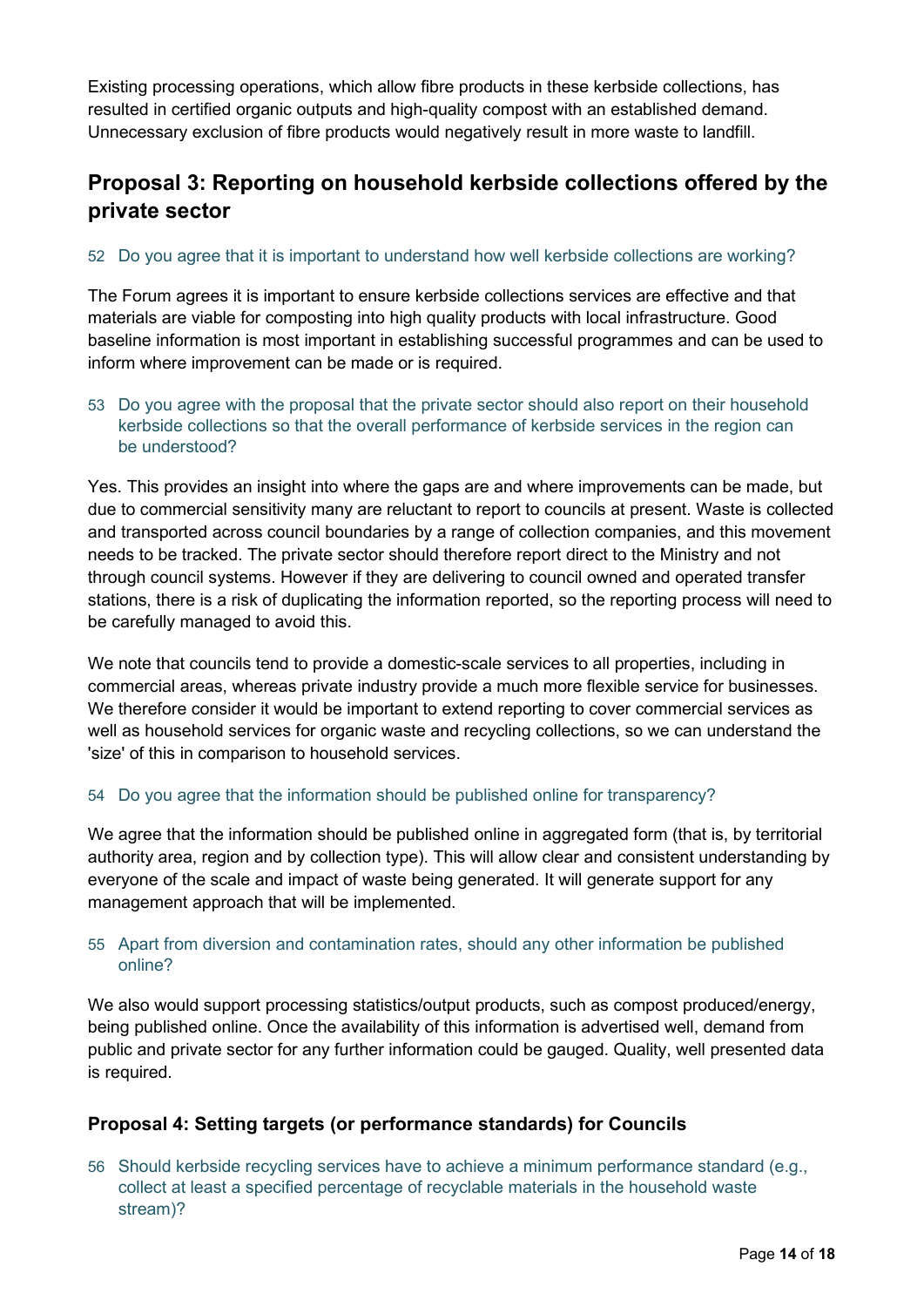Potentially, kerbside diversion services should have to achieve a minimum performance standard, although this will not support waste reduction goals. Setting a minimum performance standard will not only provide councils a clear understanding of what is expected of them but also encourage them to work towards achieving a certain target. Incentives should be given if councils perform better than minimum.

It is also important that any settings account for changing habits including the impact of the CRS and other product stewardship schemes. A more suitable approach could be to set minimum quality targets in the kerbside recycling and maximum quantity/ percentage targets in residual waste category as an alternative.

57 Should the minimum performance standard be set at 50 per cent for the diversion of dry recyclables and food scraps?

The Forum agrees that a 50 per cent target was a good start but we encourage the Government to consider that maximum allowable recyclables in residual waste of 10 per cent could be a more appropriate target. Quality targets of a maximum 10 per cent contamination is the current industry standard for kerbside recycling. Some in Canterbury expressed a preference for councils to set their targets with agreement by the Ministry.

58 We propose that territorial authorities have until 2030 to achieve the minimum performance target, at which time the target will be reviewed. Do you agree?

Preferably any performance targets should be phased in relative to appropriate infrastructure, including being dependent on the availability of and access to organics processing facilities, and on introduction of and impacts of a CRS scheme.

59 In addition to minimum standards, should a high-performance target be set for overall collection performance to encourage territorial authorities to achieve international best practice?

It is important to demonstrate what success looks like, as this will guide territorial authority budgets and investment decisions. Setting a success rate target (for example less than 5 per cent contamination and less than 5 per cent in residual) would be a good approach.

60 Some overseas jurisdictions aim for diversion rates of 70 per cent. Should New Zealand aspire to achieve a 70 per cent target?

A 70 per cent aspirational target could be achievable, but not if kerbside services were only limited to food scraps and recycling; and may not be achievable if the CRS pulls heavier materials from kerbside collections.

Residual waste will continue to be linked to consumption habits, behaviours and availability of convenient resource recovery services. Until producer responsibility is widely in place, the residual waste category will be unlikely to move significantly. Therefore we would suggest a focus on reducing sources of residual waste be prioritised. An example of this could be mandated packaging takeback schemes.

61 What should the consequences be for territorial authorities that do not meet minimum performance standards?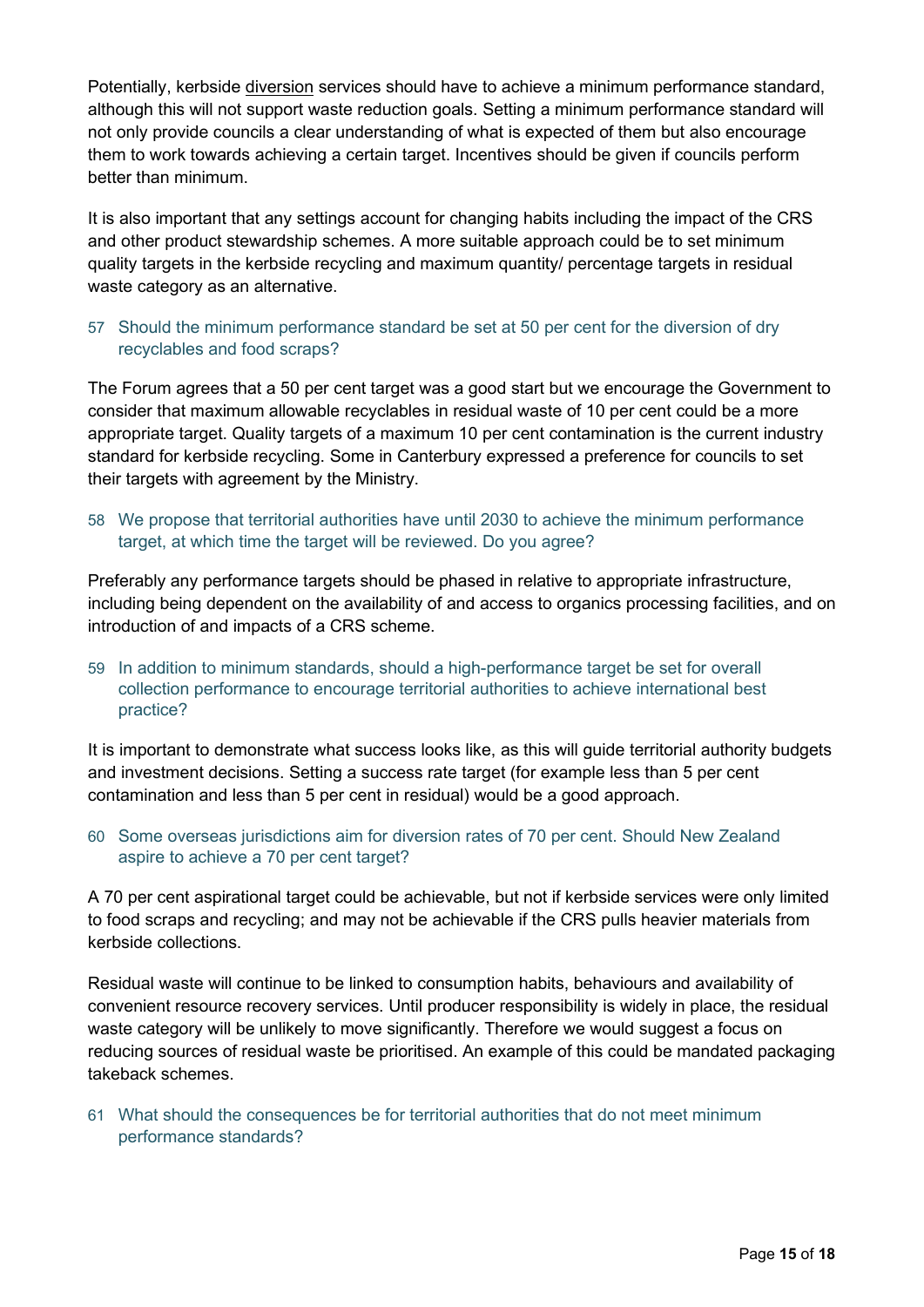Consequences for territorial authorities not meeting minimum performance standards should depend on the circumstances. For example, a lack of infrastructure or other limiting factors would require a different approach to antipathy towards the standards.

Focus should be on incentives that territorial authorities will get when they achieve outstanding performance rather than focusing on how to penalise them. A financial penalty will be at the detriment of what an authority is trying to achieve and would simply take money which could be better used to providing enhanced recycling services. Such an approach would also result in loss of public support for recycling.

# **Proposal 5: Should glass and/or paper/cardboard be collected in separate containers?**

- 62 Should either glass or paper/cardboard be collected separately at kerbside in order to improve the quality of these materials and increase the amount recycled?
	- a. glass separate
	- b. paper/cardboard separate
	- c. separated, but Councils choose which one to separate
	- **d. status quo – they remain comingled for some Councils.**

The Forum supports the status quo. In order to introduce compulsory separate collections for either glass or fibre there would need to be a shift in the current ability to process nationally. In addition, any mandate should allow for the impacts of the CRS to be assessed.

We believe minimum quality standards should be required instead, with councils and commercial operators able to choose collection methodologies to meet that standard.

In question 48, the consultation document proposes exclusion from organics of certain nonrecyclable fibre products: note that the Forum does not support this exclusion. If this progresses, it would be helpful to understand whether a mandated separate paper collection would address collection of these materials.

63 If glass or paper/cardboard is to be collected separately, should implementation:

- a. begin immediately
- b. wait for any CRS scheme design to be finalised
- **c. wait until the impact of a CRS scheme has been observed.**

The Forum supports option c. The CRS scheme has the potential to significantly change the composition of material received in kerbside recycling; therefore this should be reviewed once the scheme is introduced and there is sufficient data available. This could only be decided once the outcome and impact of the CRS is known.

# **Proposal 6: Should all urban populations have access to a kerbside dry recycling collection?**

64 Should all Councils offer household kerbside recycling services?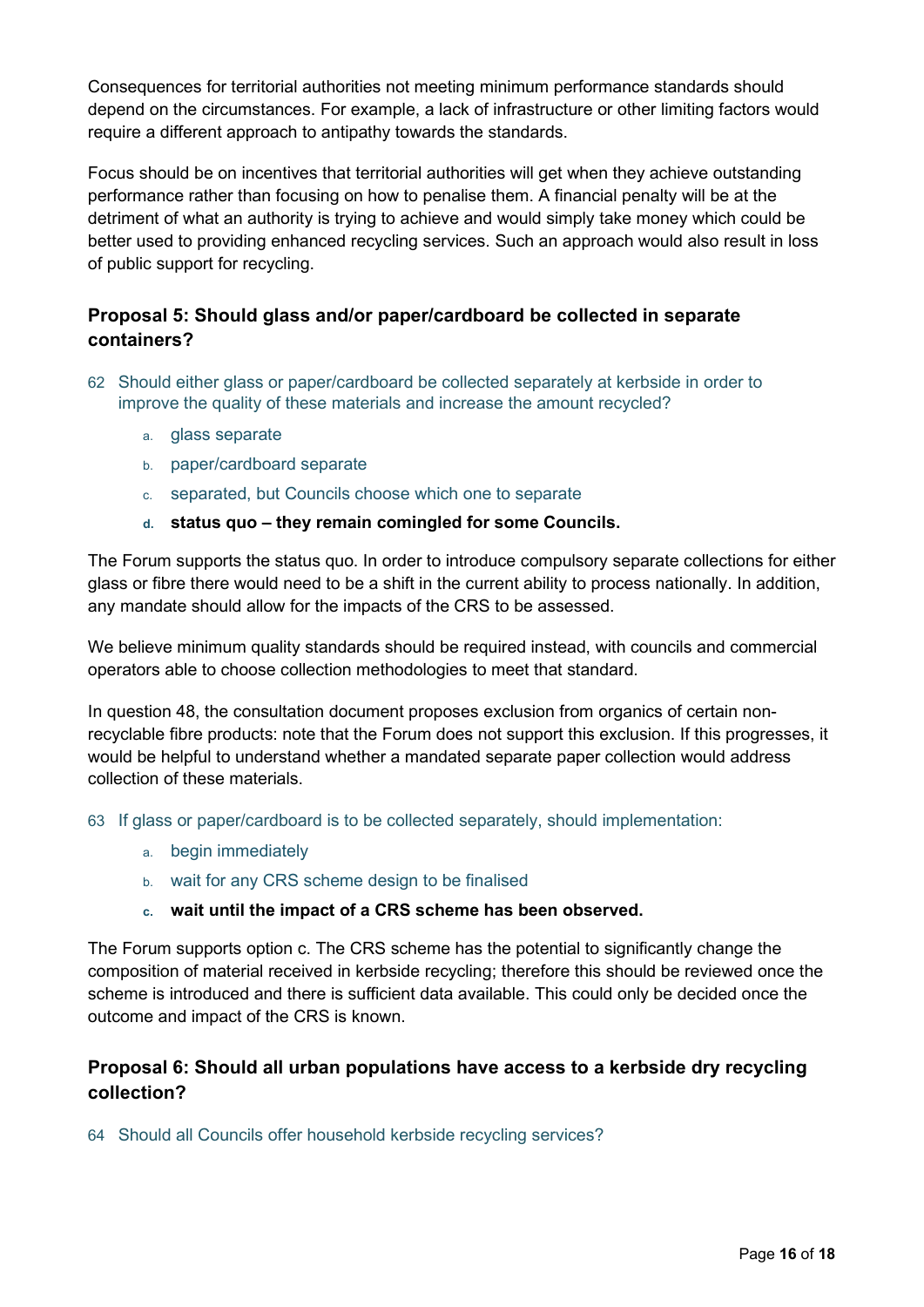We would support urban councils offering household kerbside recycling services, where this is the most effective solution. For example, in a built-up urban environment (inner city) a kerbside service might be inferior to a public drop-off/waste hub or other innovative approach.

A kerbside collection may also not be the best or most efficient form of recycling service for rural areas of the country, especially sparsely populated areas. This is exacerbated by the lack of local infrastructure, the significant distances some councils would have to transport materials to a processing plant, and the ability of ratepayers and levy funds to fund the services, transport and processing costs.

# 65 Should these services be offered at a minimum to all population centres of more than 1,000 people?

Yes, we would support the provision of recycling collection services of some form, not necessarily kerbside collections, to urban population centres of more than 1,000 people, dependent on overcoming the issues raised in Q64 above.

66 Do you agree that Councils without any Councils-funded kerbside recycling collections should implement these collections within two years of their next Waste Management and Minimisation Plan?

The Forum generally agrees with this approach, with the recommendation that the Government consider the efficiency of this approach particularly in rural or sparsely populated areas.

67 What research, technical support or behaviour change initiatives are needed to support the implementation of this programme of work?

We consider that coordinated national and local messaging about recycling services aimed at all sectors of the community is required. In addition, provision of template collection contract specifications to support smaller councils, and financial support to all councils to boost local recycling messaging. There is a large number of research and success stories from other territorial authorities that could be used to market kerbside collection and recycling.

# **Part Three: Separation of business food waste**

# **Proposal: Source separation of food waste is phased in for all businesses.**

## 68 Should commercial businesses be expected to divert food waste from landfills as part of reducing their emissions?

Views across the region were mixed, likely relative to the type of businesses in respective council areas and available supporting infrastructure. Provided the correct support and infrastructure is made available for businesses to divert food waste from landfills, the Forum generally supports this proposal.

We consider there are several ways to address this issue. It would be detrimental to the environment. and to efforts to reduce carbon, to undertake a collection service over a large geographical area and transport the material collected to Christchurch for composting, when using the food waste locally for animal feed and encouraging the use of composting and wormeries would be more suited to a rural district. It would also be a costly service to provide in a number of rural areas due to the small rating base of the districts.